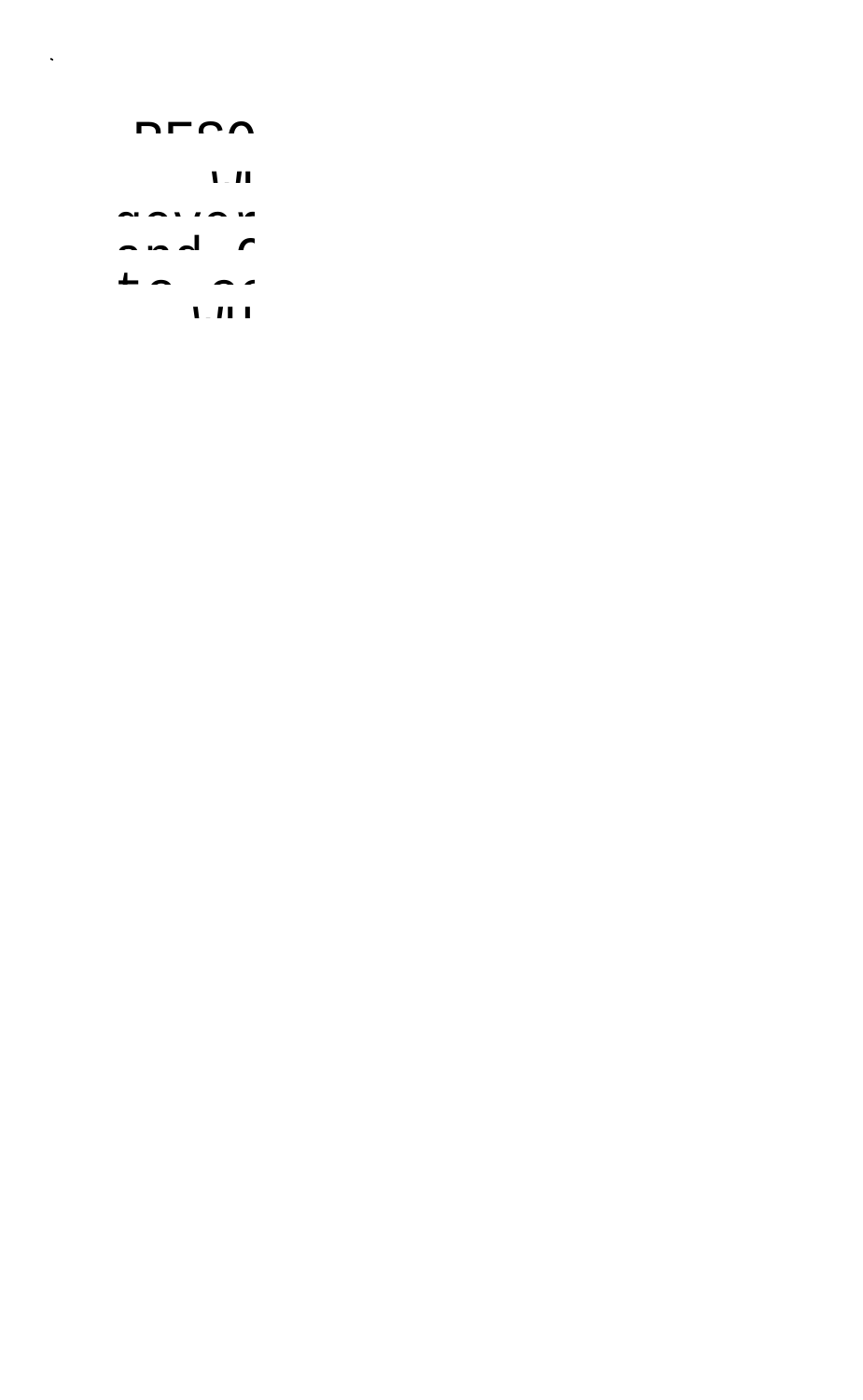Commencing at the intersection of the West line of Tract 36 according to said plat and the present South right-of-way line of 10th Avenue North as shown on Road Plat Book 3, at Page 147; thence South  $87°$ 44'21" East along the South right-of-way line of 10th Avenue North (the South right-of-way line of 10th Avenue North is assumed to bear South 87°44'21" East and all other bearings are relative thereto) a distance of 26.94 feet to a point; thence South  $01^{\circ}49'19''$  West a distance of 20.00 feet to the Point of Beginning of the following described parcel: Thence South 87044'21" East parallel to said South right-of-way line of 10th Avenue North a distance of 220.0 feet to a point; thence South  $\emptyset 1^{\circ}$  49'19" west a distance of 20.00 feet to a point; thence South  $87^{\circ}$  44'21" East a distance of 20.00 feet to a point; thence South  $01^{\circ}$  49'19" West a distance of 127.00 feet to a point; thence North  $87^{\circ}$  44'21" West a distance of 14.10 feet to a point; thence South  $02^{\circ}$  15'39" West a distance of 148.01 feet to a point; thence South  $87^{\circ}$  44'21" East a distance of 152.73 feet to a point; thence South  $01^{\circ}$  49'19" West a distance of 65.00 feet to a point; thence South  $87^{\circ}$  44'21" East a distance of 2.50 feet to a point; thence South  $\mathfrak{g} \mathfrak{f}$  49'19" West a distance of 45.00 feet to a point; thence North  $87^o44'21''$  West a distance of  $175.00$  feet to a point; thence North  $\emptyset_1^0$  49'19" East a distance of 20.00 feet to a point; thence North  $88^{\circ}$  10'41" West a distance of 45.00 feet to a point; thence North  $43^{\circ}$  15'15" West a distance of 108.96 feet to a point; thence North  $02^{\circ}$  15'39" East a distance of 20.00 feet to a point; thence North  $87^\circ$ 44'21" West a distance of 148.00 feet to a point; thence North 01049'19" East a distance of 20.00 feet to a point; thence North 87O44'21' West a distance of 20.00 feet to *a* point; thence North  $01^049'19''$  East a distance of 122.00 feet to a point; thence South  $87^{\circ}44'21''$  East a distance of 20.00 feet to a point; thence North  $01^049'19''$  East a distance of 20.00 feet to a point; thence South  $87°44'21"$  East a distance of 45.00 feet to a point; thence North  $\mathfrak{g} \mathfrak{p}$  49'19" East a distance of 107.00 feet to a point; thence South 87'44'21' East a distance of 20.00 feet to a point; thence North  $01^{\circ}$  49'19" East a distance of 20.00 feet to the Point of Beginning, together with a parcel of land, being a portion of Tracts 34 and 35, according to the Plat of Model Land Company's Subdivision of Section 20, Township 44 South, Range 43' East, as recorded in Plat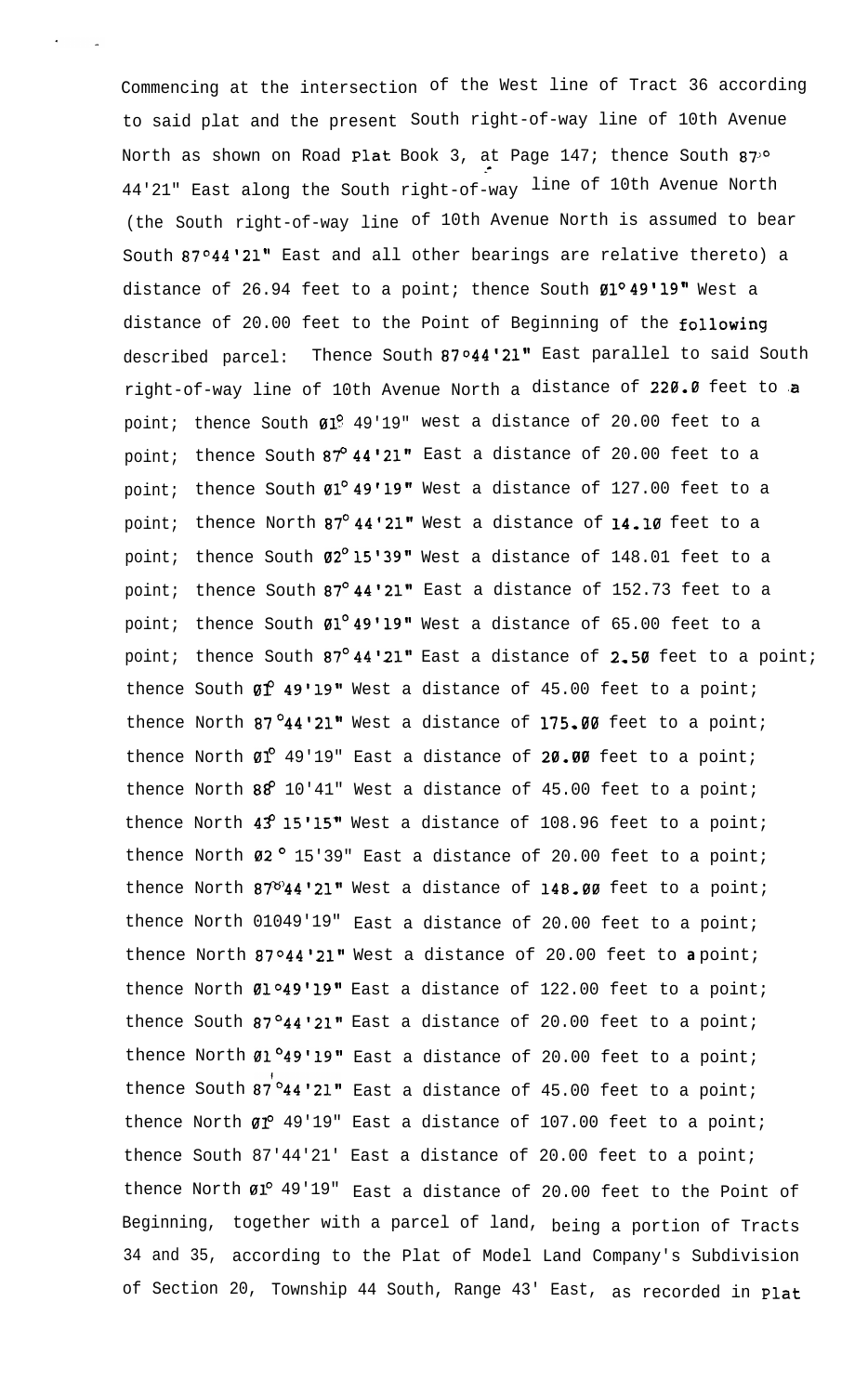Book 5, at Page 79, being more particularly described as follows: Commencing at the intersection of the West line of Tract 36, according to said Plat and the present South right-of-way line of .- 10th Avenue North as shown on Road Plat Book 3, at Page 147; thence south 87°44'21" East along the South right-of-way of 10th Avenue North (the south right-of-way line of 10th Avenue North is assumed to bear South 87°44 '21" East and all other bearings are relative thereto) a distance of 351.96 feet to a point; thence departing from said right-of-way line South  $01^{\circ}$  49'19" West a distance of 20.00 feet to the Point of Beginning of the following described parcel; thence South 87°44'21" East parallel to the South right-of-way line of 10th Avenue North a distance of 220.00 feet to a point; thence South  $0<sup>0</sup>$ 49'19" West a distance of 20.00 feet to a point; thence South 87<sup>o</sup> 44'21" East a distance of 20.00 feet to a point; thence South ØTº 49'19" West a distance of 365.01 feet to a point; thence North 87º . 44'21" West a distance of 20.00 feet to a point; thence South  $\emptyset$ 1° 49'19" West a distance of 20.00 feet to a point; thence North 87º 44'21" West a distance of 165.02 feet to a point; thence North  $g_1 \circ$ 49'19" West a distance of 45.00 feet to a point, thence North 870 44'21" West a distance of 2.50 feet to a point; thence North  $g_1 \circ$ 49'19" East a distance of  $65.00$  feet to a point; thence North  $g70$ 44'21" West a distance of 59.19 feet to a point; thence North 02° 15'39" East a distance of 148.01 feet to a point; thence North 87° 44'21" West a distance of 14.43 feet to a point; thence North 01° 49'19" East a distance of 127.00 feet to a point; thence South 87º 44'21" East a distance of 20.00 feet to a point; thence North  $g_1 \circ$ 49'19" East a distance of 20.00 feet to the Point of Beginning, and a parcel of land, being a portion of Tracts 34, 35 and 36, according to the Plat of Model Land Company's Subdivision, as recorded in Plat Book 5, at Page 79, being more particularly described as follows: Commencing at the intersection of the West line of Tract 36 according to said plat and the present South right-of-way line of 10th Avenue North as shown on Road Plat Book 3, at Page 147; thence South 87° 44'21" East along the South right-of-way line of 10th Avenue North a distance of 596.95 feet to a point; thence South  $01^{\circ}$  49'19" West a distance of 430.01 feet to a point; thence North  $87^{\circ}$  44'21" West a distance of 766.22 feet to a point lying on the West line of said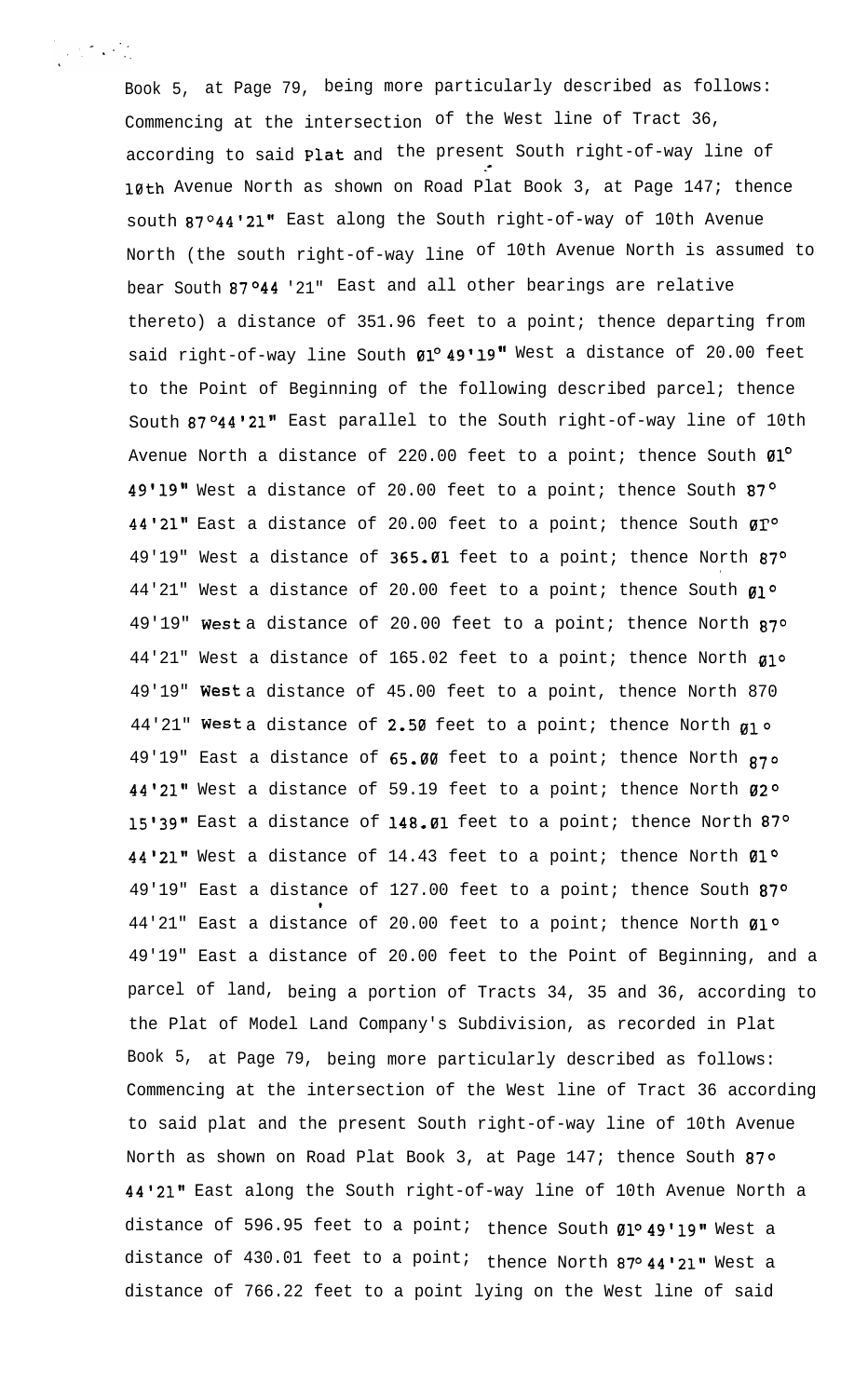Tract 36 and the Easterly right-of-way line of Lake Worth Drainage District Canal Number E-4; thence North 23022'04" East along said right-of-way line and Tract line a distance of 460.92 feet to the : Point of Beginning. Said property located on the southwest corner of the intersection of 10th Avenue South, approximately 220 feet west of Boutwell Road in a CS-Specialized Commercial District was approved as advertised subject to the following conditions:

- 1. petitioner shall modify the existing striping to provide for a left turn lane, east approach, on 10th Avenue North at the project's entrance Prior to the issuance of a Certificate Of Occupancy,
- 2. The developer will take reasonable precaucions during the development of this **project** to insure that fugitive particulates (dust particles) from this project do not become **a** nuisance to neighboring properties.
- 3. The developer will take necessary precautions 'to insure there will be no pollutant runoff from this project to adjacent or nearby surface waters.
- 4. Significant native vegetation on site shall be preserved.
- 5. Site plan shall reflect required parking, access and loading dimensions.
- 6. The development shall retain onsite 85% of the storm water runoff generated by a three (3) year storm per requirements of the Permit Section, Land Development Division.
- 7. The developer shall construct a right turn lane, east approach, on 10th Avenue North at Florida Mango Road, concurrent with a paving and drainage Permit issued from the Office of the County Engineer, however in no event later than twelve (12) months from Special Exception approval. The construction shall include but not be limited to the relocation of the existing curb and gutter and the relocation of the existing sidewalk.
- 8. The developer shall contribute Eight Thousand and Sixty-Three Dollars (\$8,063.00) toward the cost of meeting this project's direct and identifiable impact, **to be paid at the time** of issuance of the building permit,

Credit for the impact fee based upon a certified cost **estimate** per the County Engineer's approval shall be applied 'toward Condition Number 7 above.

Commissioner Wilken , moved for approval of the petition. The motion was seconded by Commissioner Spillias , and upon being put to a vote, the vote was

as follows:

 $\mathcal{L}_{\mathcal{A}}$  ,  $\mathcal{L}_{\mathcal{A}}$  ,  $\mathcal{L}_{\mathcal{A}}$  ,  $\mathcal{L}_{\mathcal{A}}$